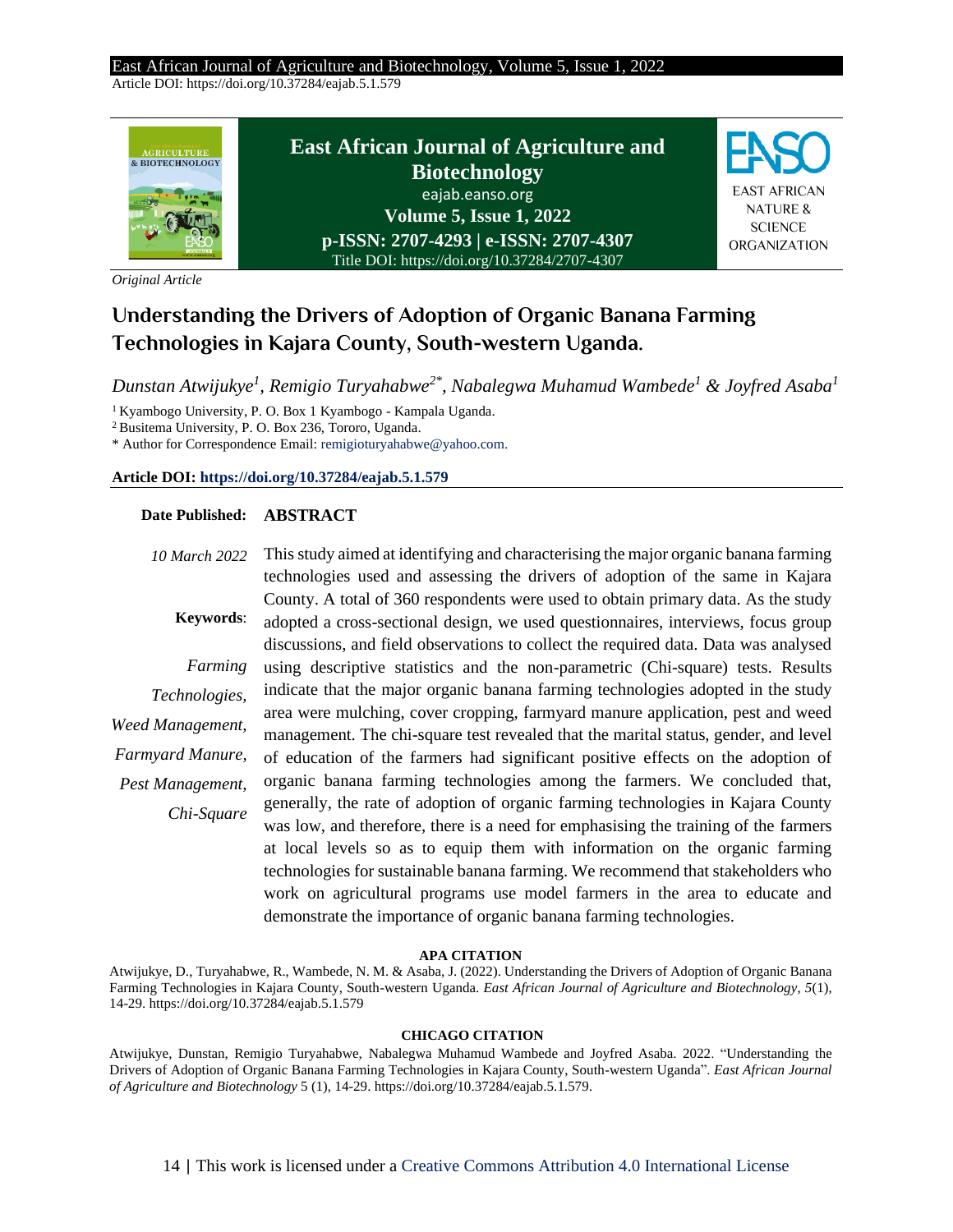Article DOI: https://doi.org/10.37284/eajab.5.1.579

#### **HARVARD CITATION**

Atwijukye, D., Turyahabwe, R., Wambede, N. M. & Asaba, J. (2022) "Understanding the Drivers of Adoption of Organic Banana Farming Technologies in Kajara County, South-western Uganda", *East African Journal of Agriculture and Biotechnology*, 5(1), pp. 14-29. doi: 10.37284/eajab.5.1.579.

#### **IEEE CITATION**

D. Atwijukye, R. Turyahabwe, N. M. Wambede & J. Asaba "Understanding the Drivers of Adoption of Organic Banana Farming Technologies in Kajara County, South-western Uganda", *EAJAB*, vol. 5, no. 1, pp. 14-29, Mar. 2022.

#### **MLA CITATION**

Atwijukye, Dunstan, Remigio Turyahabwe, Nabalegwa Muhamud Wambede & Joyfred Asaba. "Understanding the Drivers of Adoption of Organic Banana Farming Technologies in Kajara County, South-western Uganda". *East African Journal of Agriculture and Biotechnology*, Vol. 5, no. 1, Mar. 2022, pp. 14-29, doi:10.37284/eajab.5.1.579.

### **INTRODUCTION**

In many parts of the world, soil depletion and imbalanced nutrient use have become serious hindrances to agricultural development, in turn affecting food security and environmental stability (Sun and Cao 2018). A study by Powlson et al. (2011) indicated that the soil management techniques used in organic agriculture maintain a stable soil and nutrient balance in the environment, thereby making it a more sustainable way of exploiting the natural resource base. The absence of chemical inputs also implies less of a cost for the farmer since the manufactured fertilisers and pesticides that are usually imported will not be purchased. Organic products are noted to pose lesser health to the farmer and consumers, as observed in studies by Liu et al. (2018), where it is estimated that globally more than 350,000 people die from pesticide poisoning each year.

Dessart et al. (2019) observed that organic farming systems are suitable for smallholder farmers given that they rely on locally available resources and build on indigenous knowledge which allows for the development of highly productive farming systems that yield a variety of products and services to sustain the livelihood of farmers and also increases the food security of farmers' families while the international market for organic agricultural produce offers good value for their products. Apart from the financial gains of exports, organic production has several benefits for the producer country. Most importantly, it is a mode of production that puts less of a strain on the natural environment than conventional production. Organic production standards prohibit the use of inorganic inputs like artificial fertilisers and pesticides in growing crops, which implies that poisonous chemicals are not introduced into the ecosystem (Liu et al., 2018).

Despite the excess demand for organic products in developed countries, Collier and Dercon (2014) noted that African countries have not been able to expand the agricultural sector and benefit from agriculture the way other developing countries in Asia and Latin America have over the last 50 years. Many Sub-Saharan African countries have not managed to address ways of increasing crop yields, efficient land use, improved irrigation practices and development of infrastructures and as such organic farmers currently have trouble keeping up with demand which implies a gap in the supply and demand for organic products (Masanza et al., 2005). The question is therefore how this trend of agricultural stagnation can be turned around to foster positive and sustainable development.

According to United Nations Conference on Trade and Development (2015), there are almost 2.1 million hectares of organic agricultural land representing is 0.2% of the continent's total agricultural area and three percent of the global organic agricultural area having increased from the 52,000 hectares in 2000 (Collier and Dercon, 2014). In Africa, Uganda is the largest producer of organic commodities with about 210,352 organic farmers cultivating 19,052 hectares of land, representing 32.7% of arable land (Mwangi and Kariuki, 2015). With regard to banana production, Uganda ranked among the top ten banana-producing countries worldwide, down from the top five in the early 2000s, production is recorded to have reduced over time from 10.5 million tonnes in 2002 to 4.3 million tonnes in 2014 (Mwangi and Kariuki, 2015).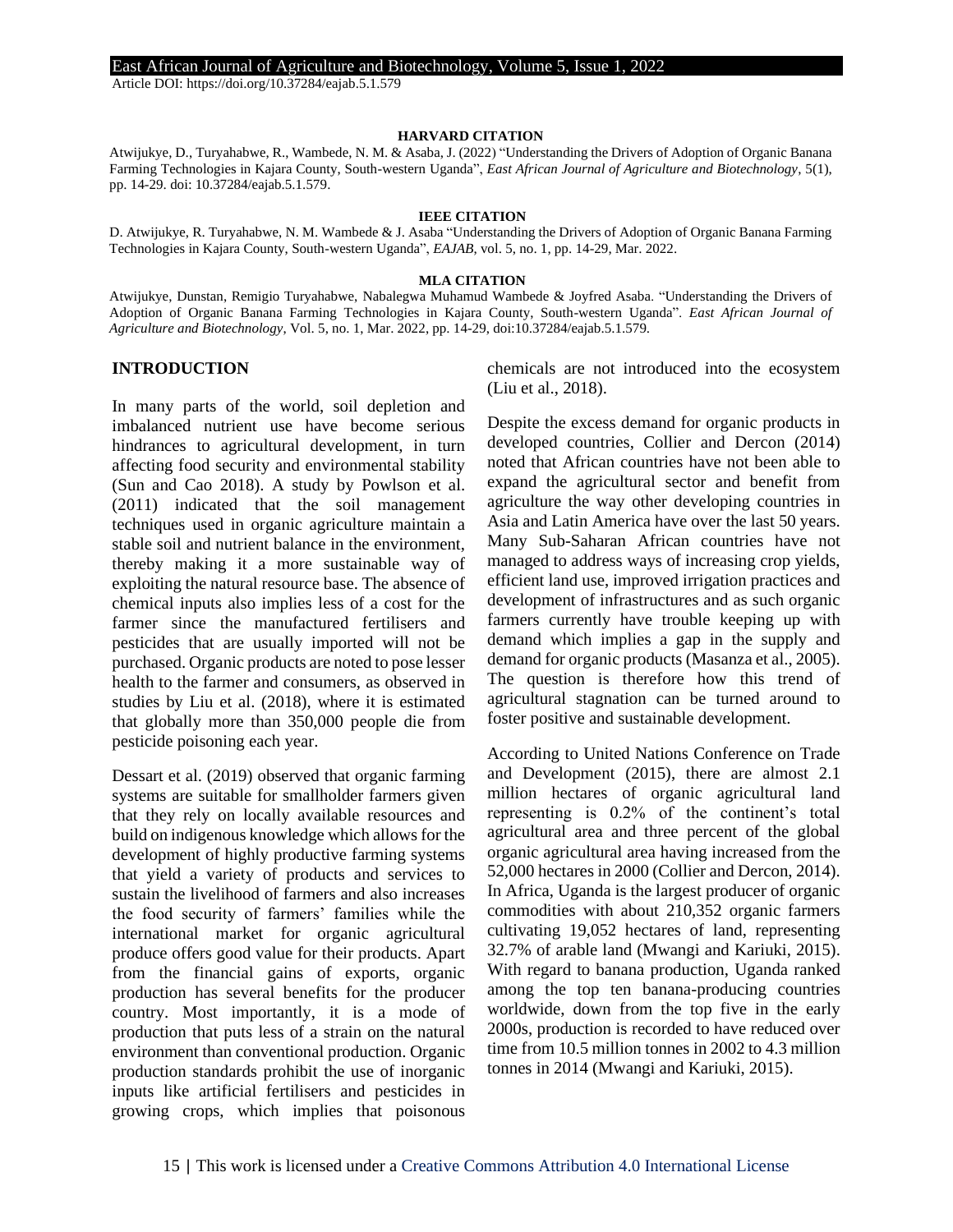Article DOI: https://doi.org/10.37284/eajab.5.1.579

Bananas in Uganda are one of the organically grown crops though at a small scale many times in association with other crops at low densities as shade trees for perennials like coffee or in commercial plantations at high density in a monoculture system. They further noted that the most widely grown cultivators are the cooking varieties that belong to the highland banana EAHB) subgroup including the desert species locally known as "Sukali ndizi" and "Bogoya" other varieties are those for roasting "Gonja" and "Kivuuyu" while "Kayinja" and "Kisubi" are mainly for making local beer (Wambedeet al., 2016). The EAHB cooking banana (AAA-EA group), locally known as "matooke", is the leading staple food in Uganda with anannual production of over six million tonnes (Kayongo et al., 2015).

Despite this high demand and the involvement of Uganda in banana production, actual banana production in Uganda  $(5{\text -}20 \text{ mg}^{-1} \text{ha}^{-1} \text{yr}^{-1})$  is still below the estimated potential output (100 mg-1yr-1) despite the application of conventional methods like use of fertilisers (Mwangi et al., 2015). It was revealed that the use of organic farming technologies like mulching caused an increase in banana production in Western Uganda to 32 mg-1ha- $1yr^{-1}$  compared to the use of inorganic fertilisers that only caused an increase to 23 mg<sup>-1</sup>ha<sup>-1</sup>yr<sup>-1</sup>(Kayongo et al., 2015). Despite the dominance of banana farming in Western Uganda and Ntungamo in particular, data on the scale of organic farming in the banana cropping system and the factors that affect the choice of organic farming technologies is scanty.

Studies conducted on banana farming systems in the Ntungamo district have focused on the effects of organic farming on banana weevils (Masanza et al., 2005; Gold et al., 2006); the role of agricultural extension services in ensuring food security in banana communities. None of these studies has focused on understudying organic farming technologies, yet this information is vital in determining the sustainability of farming in the banana cropping system. The current study therefore aimed at characterising the existing organic farming technologies and analysing the factors influencing their adoption by smallholder farmers in Kajara county, western Uganda.

### **MATERIALS AND METHODS**

### **Study Area**

The study was carried out in Kajara County, Ntungamo district in Western Uganda. It is located between 0.00° 55 00 - 0.9167°S and30° 6 28 - 30°10 00E (*Figure1*).The specific study areas were the villages of Kacuragyenyi, Nyabikiri, Kagorogoro, Karuka of Nyabubare parish, Karama, Kiina, Nyarubira, Bituntu in Rwanda parish in Bwongyera Sub-county and Omurutu, Kinyamoozi, Nyampikye, Nyamatongo, Bitokozi, and Kyabugimbi in Kitondo parish and villages of Katunga East, Kitojo, Namirembe, Kyamajumba and Kyenkuku in Butanda parish in Ihunga Sub County where banana growing specifically where organic farming technologies are evident.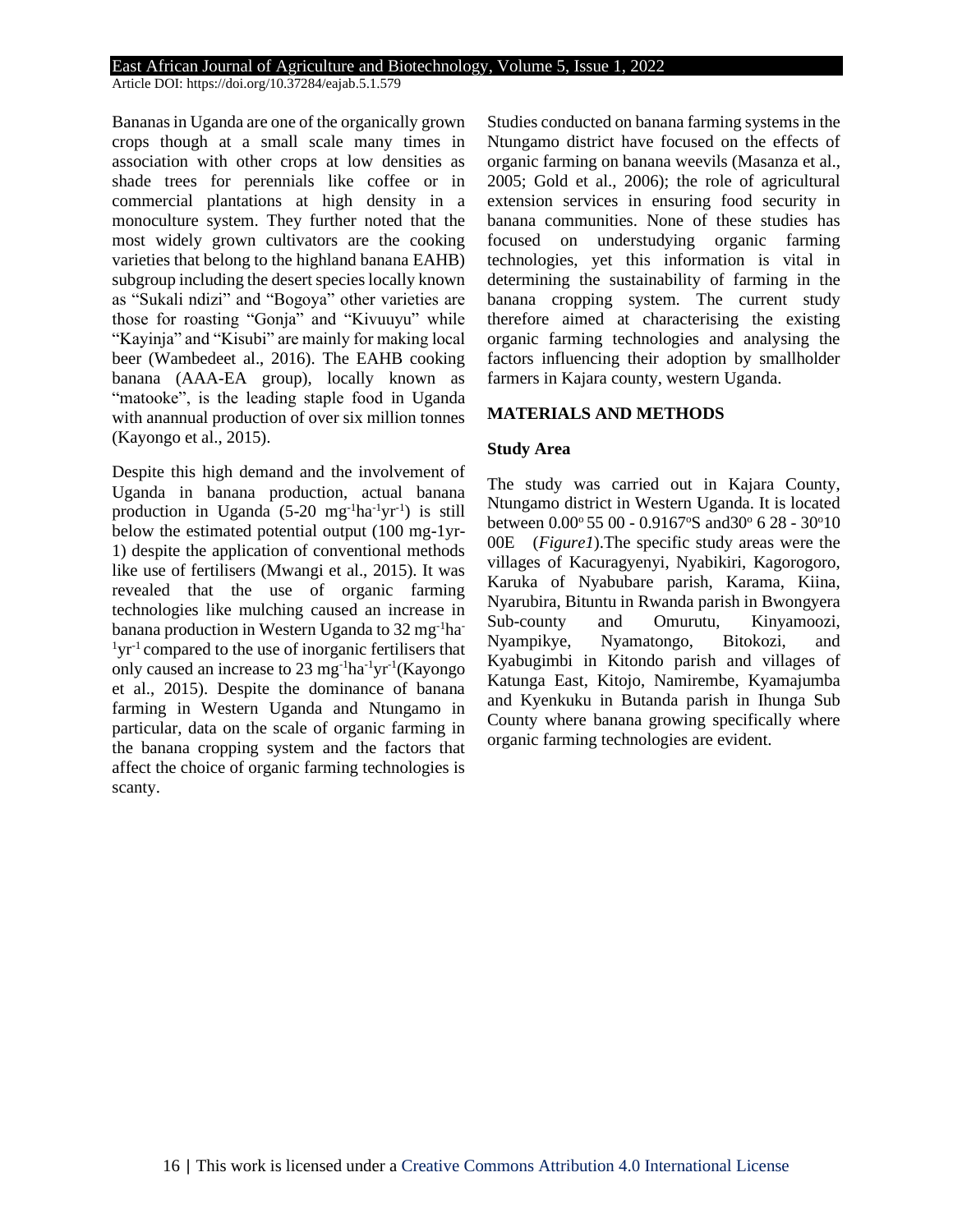Article DOI: https://doi.org/10.37284/eajab.5.1.579





The rainfall received is mainly convectional and averages about 900mm per annum. There are two wet seasons, one season begins in March to May and the other in August to November which is the largest. The study area experiences a mean annual temperature of 26°C (East African Meteorological Department, 1975). The relief of the area is characterised by highlands, flatlands, and valleys with underlying impervious rocks.

The more pronounced natural water resources in the area include; Lakes Nyabihoko (Karengye) and Nyakiyanja adjacent to each other at the boundary of Rushenyi and Kajara countiesand River Kahengye that forms a boundary between Ntungamo and Rukungiri District.Soils of the area belong to Karagwe-Ankolean system dominated by reddish clay loams, shallow, dark-brown, sandy loams, yellowish-red clay loams, podsolised black sandy loams, stony loams and sandy to plastic clays which are hydromorphic, derived from the weathering of KA phyllites, Karagwe Ankolean schist's, sandstone and quartzite, granites, and hydromorphic/alluvial soils in areas under permanent waterlogged or impeded drainage conditions.

According to the Uganda Bureau of Statics (UBOS, 2014), Ntungamo District has 489,323 people whose main occupation is crop cultivation and livestock rearing. Crop farming involves mainly food crops such as banana, (matooke) maise, cassava, Irish potatoes, millet, matooke, beans, soya peas, groundnuts, whereas the animals reared under livestock include cattle, goats, sheep, and poultry. The district hosts a rich cultural heritage, consisting of several ethnic groups which include the Banyankole, Bahima, Banyarwanda, and Bakiga. However, the Banyakole form the most dominant ethnic grouping.

### **Data Collection**

The study adopted a cross-sectional design. First, purposive sampling was applied to select the Ntungamo district from the western part of Uganda. The key reasons were that the district is the leading banana producing district in Uganda and it has a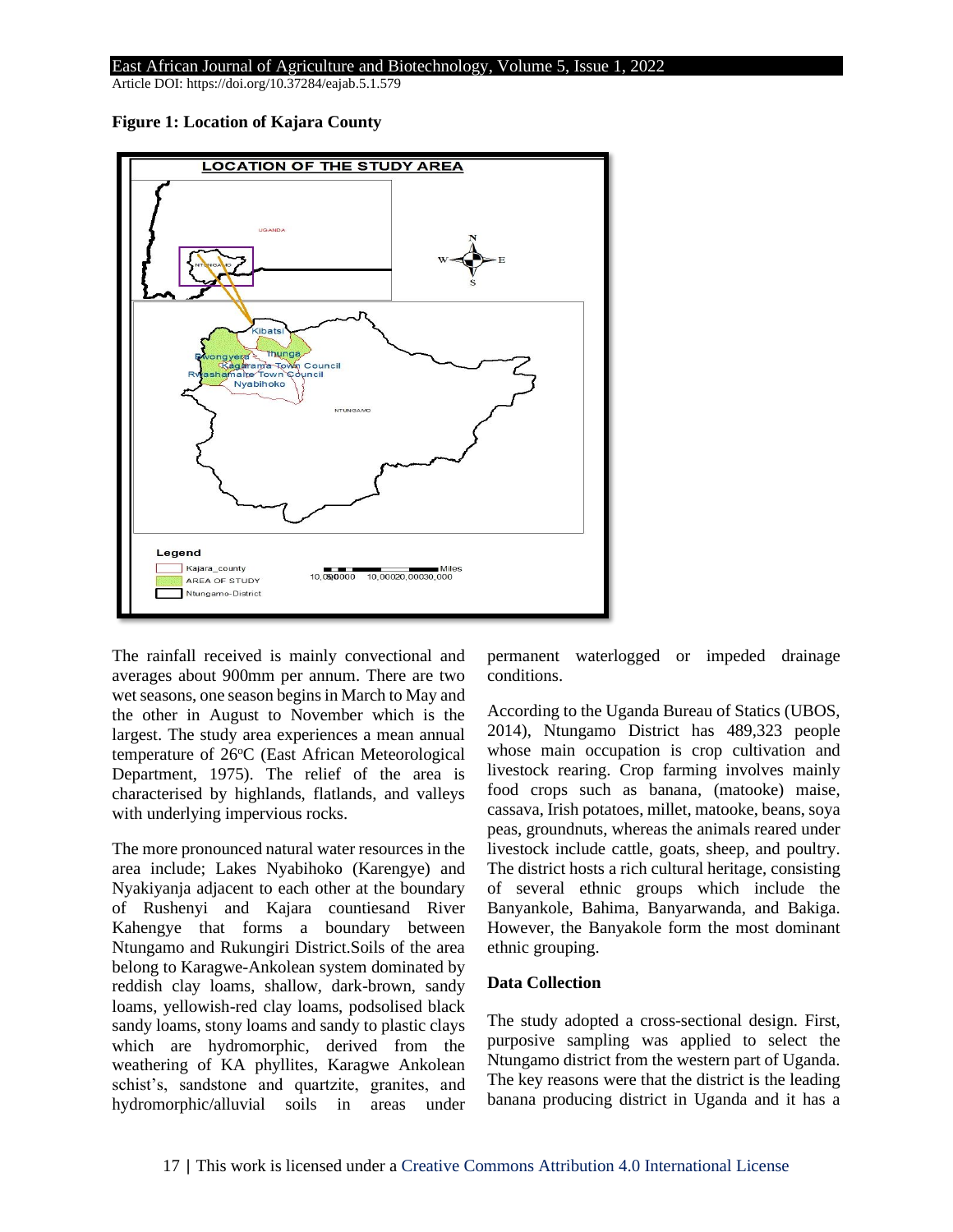Article DOI: https://doi.org/10.37284/eajab.5.1.579

high population growth. Clustered sampling technique was also used to select four parishes out of 6 (*Figure1*). Given the similar approximate number of people and a land area in the Rwanda, Nyabubare and Butanda parishes (UBOS, 2014), 100 respondents were selected from each of these three parishes while the smaller number and size of Kitondo parish were based on to select 60 respondents from this parish giving a total of 360. The categories of respondents included smallholder farmers and the Key Informants (District Agricultural Officer, Sub County Agricultural Extension officers).

Respondents in each parish were selected randomly since we needed information about both adopters and non-adopters and any farmer was either an adopter or a non-adopter. Primary data was collected using a structured interview, focus group discussions and questionnaires. Three focus group discussions were carried out in each of the parish with between 5 - 10 people where gender balance was considered. Questionnaires interviews and discussions were used to obtain data about the demographic characteristics of respondents, e.g., age, sex, marital status, and other social characteristics of the respondents such as level of education, farmers annual incomes, accessibility to extension services, history of use of organic banana farming technologies, nature of adaptation practices and factors that influence farmers' adoption of these technologies in the area of study. Field observation was conducted in order to ensure the validity of the information obtained through discussion, interview and questionnaire. The questionnaires were

administered by trained research assistants who were university graduate students and the researchers played the supervisory role.

### **Data Analysis**

Data obtained from questionnaires was analysed using statistical techniques, while qualitative data collected by way of discussions, interviews and field observations were analysed thematically. Statistical analyses took the form of simple descriptive statistics, that is, frequencies and Per centages with the findings presented in tables. Owing to the categorical nature of the variables, a Chi-square  $(\chi^2)$  test was adopted to examine the most important organic banana farming technologies adopted under the different parishes. In this test, we calculated the expected frequencies in each cell using the formula in equation (i).

$$
\chi^2 = \sum \frac{(O-E)^2}{E}
$$

where  $\chi^2$  is the Chi-square, O is the observed cell frequency, *E* is the expected cell frequency, and  $\Sigma$  is the sum of all cells in the table.

(i)

### **RESULTS**

### **Organic Banana Farming Technologies Used in Kajara County**

A number of organic banana farming technologies were found in Kajara county. Their distribution in the different parishes was summarised in *Table1.*

| Parish         |               | <b>Farming technologies</b> |                   |               |                   |               |                 |               |              |               |
|----------------|---------------|-----------------------------|-------------------|---------------|-------------------|---------------|-----------------|---------------|--------------|---------------|
|                | Farmyard      |                             | Weed              |               | <b>Pest</b>       |               | <b>Mulching</b> |               |              | Use of Cover  |
|                | <b>Manure</b> |                             | <b>Management</b> |               | <b>Management</b> |               |                 |               | <b>Crops</b> |               |
|                | Freq          | $\frac{0}{0}$               | Freq              | $\frac{6}{6}$ | Freq              | $\frac{0}{0}$ | Freq            | $\frac{0}{0}$ | Freq         | $\frac{6}{6}$ |
| Rwanda         | 15            | 27.3                        | 23                | 38.3          | 8                 | 25            | 34              | 21.7          |              | 22.7          |
| Nyabubare      | 26            | 47.3                        | 16                | 26.7          | 7                 | 21.9          | 49              | 31.2          | -8           | 36.4          |
| <b>Butanda</b> | 6             | 10.9                        | 12                | 20            | 9                 | 28.1          | 43              | 27.4          | 6            | 27.3          |
| Kitondo        | 8             | 14.5                        | 9                 | 15            | 8                 | 25            | 31              | 19.7          | 3            | 13.6          |
| <b>Total</b>   | 55            |                             | 60                |               | 32                |               | 157             |               | 22           |               |

**Table 1: Distribution of Organic banana farming technologies employed in different parishes of Kajara County**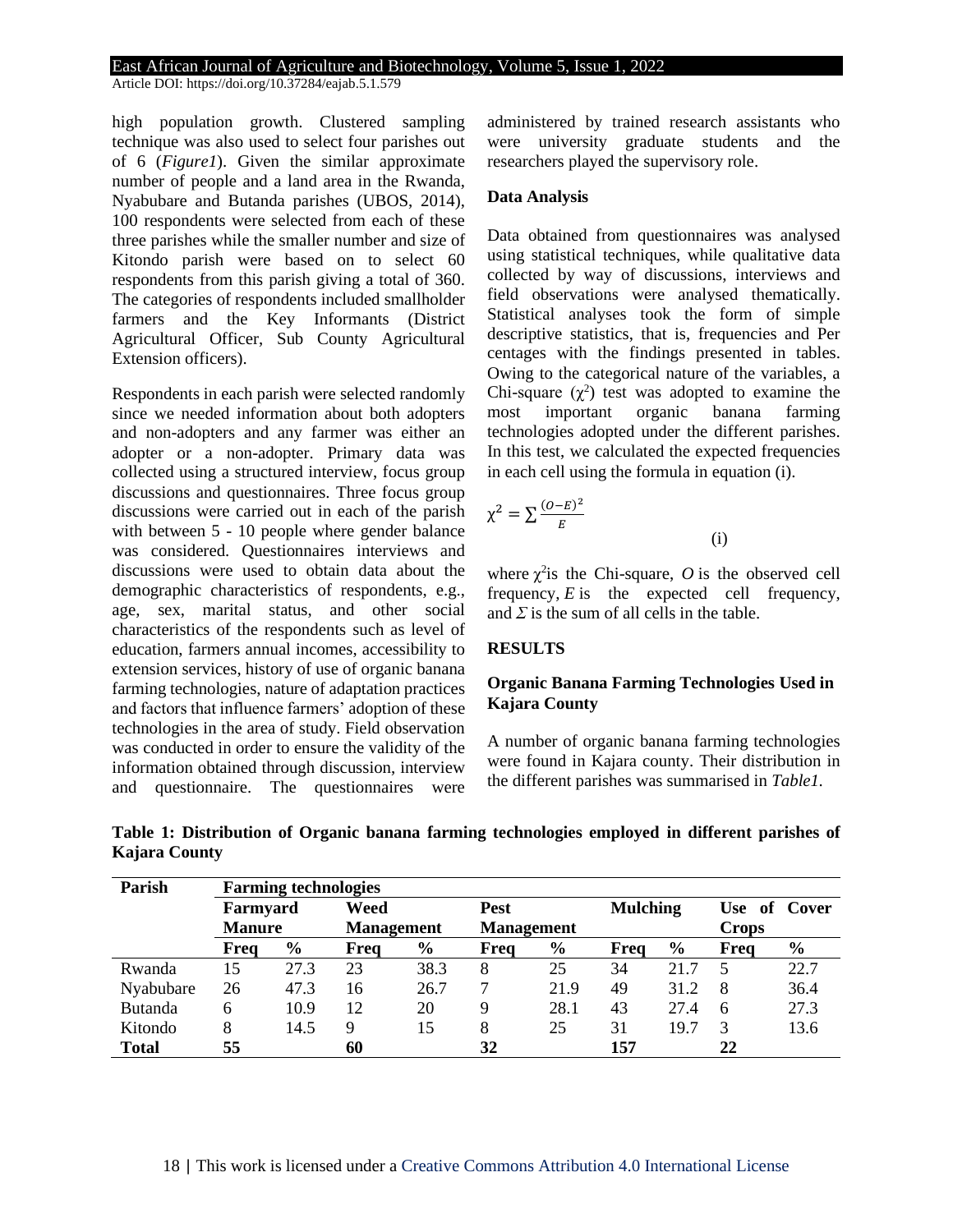Article DOI: https://doi.org/10.37284/eajab.5.1.579

### *Mulching Technology*

Mulching was revealed as the most commonly used organic farming technology employed by smallholder banana farmers in Kajara County and was highly used in the parishes of Nyabubare

(31.2%) and Butanda (27.1%), while in Rwanda and Kitondo, only 21.7% and 19.7% of the farmers used mulching, respectively. The materials used by farmers to mulch their plantations included maize and sorghum straws, grass clippings, papyrus, reeds and elephant, spear grasses *(Plate 1).*

**Plate 1: Mulches using papyrus and maize straws applied in the banana plantation, Nyabubare Parish**



### *Weed Management Technologies*

Twenty-three farmers in Rwanda parish, 16 in Nyabubare, and 12 in Butanda engaged in weed management technologies (*Table 1*). This technology involved early spot weeding of invasive species like blackjacks before they bear fruits, consequently getting rid of it. In addition, when the weeds are spot weeded at a young age and heaped in one place, on rotting, they would turn into organic manure.



*Organic Farm Yard Manuring Technology*

The organic manure used was obtained from cow, goat, sheep, and pig dung, also used were poultry droppings. This practice was dominant in Nyabubare (47.3%), Rwanda (27.3%), Kitondo (14.5%) and Butanda (10.9%), as shown in *Table 1.* In this technology, animal waste was pilled in one place where it is left to decompose and later carefully applied in the plantation and a soil nutrient as seen in *Plate 2.*

# **Plate 2: Dry animal manure heaps in a banana plantation in Nyamatongo village Kitondo parish**



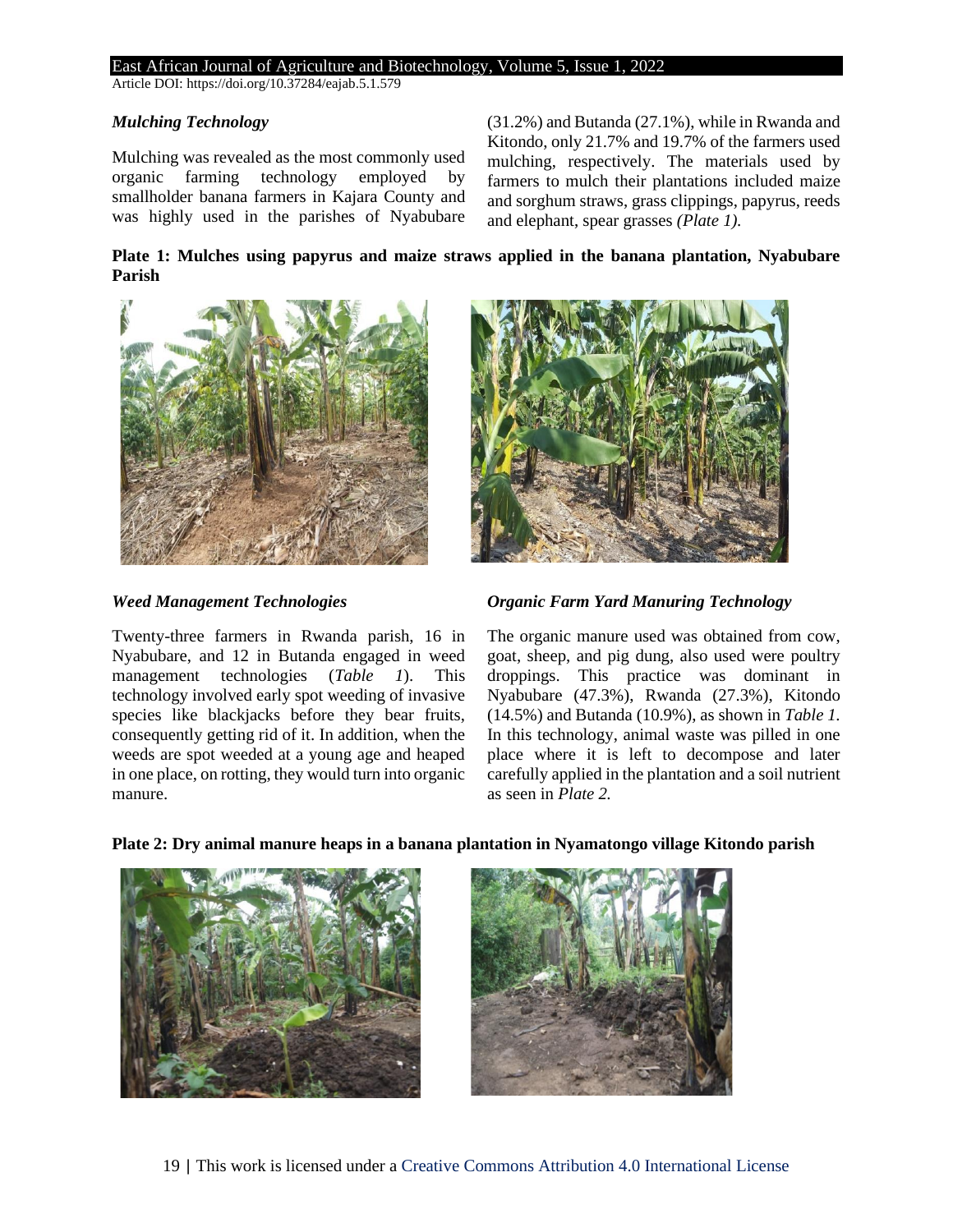Article DOI: https://doi.org/10.37284/eajab.5.1.579

#### *Pest Management Technologies*

Pest management was found out to be most employed in Butanda parish (28.1%) followed by Rwanda and Kitondo parish at (25%) and was least applied in Nyabubare parish by (21.9%) as shown in *Table 1.* In this technology, farmers mixed animal dung, urine, red pepper, ash to form a concoction that was fermented for up to two weeks and later applied on banana plants to kill pathogens. The mixture killed various banana pests and infections in addition to improving the soil health since cattle and human urine are rich in nitrogen. The farmers also argued that early pruning of the dry banana leaves and fibres would destroy the nests for pests like weevils and nematodes.

### *Cover Cropping Technology*

Cover crops were the least used organic farming technology employed by farmers. For example, it was used by Nyabubare farmers (36.4%), Butanda (27.3%), Rwanda (22.7%) and Kitondo (13.6%) as reflected in *Table 1.* This technology was mainly employed on newly planted banana plantations, where it is commonly termed as living mulching that is tilled into the soil or green manure. The technology helps add organic matter and nutrients to the soil. Crops planted included beans, tomatoes, and sweet potatoes on the edges of terraces, as shown in *Plate 3.*



### **Plate 3: Beans and Sweet potatoes planted as cover crops in the banana plantation in Rwanda parish**

### these was tested using the Chi-square test as follows;

# *Age and Adoption of Organic Banana Farming Technologies*

Age was found to be a driver to the adoption of organic farming technologies. Old farmers were found to have gained knowledge and experience over time and were more able to evaluate given farming technologies information than younger farmers. The results obtained from the study are shown in *Table 2.*

# **Drivers of Adoption of Organic Banana Farming Technologies in Kajara County**

The drivers behind the adoption of organic banana farming technologies were categorised into two, i.e., the socio-economic and institutional drivers. The socio-economic drivers that were analysed included age of the farmer, gender, marital status, household size, level of education, land ownership, farming experience and off-farm income. While the institutional drivers included access to agricultural extension services, membership to a farming group and access to credit. The adoption rate of each of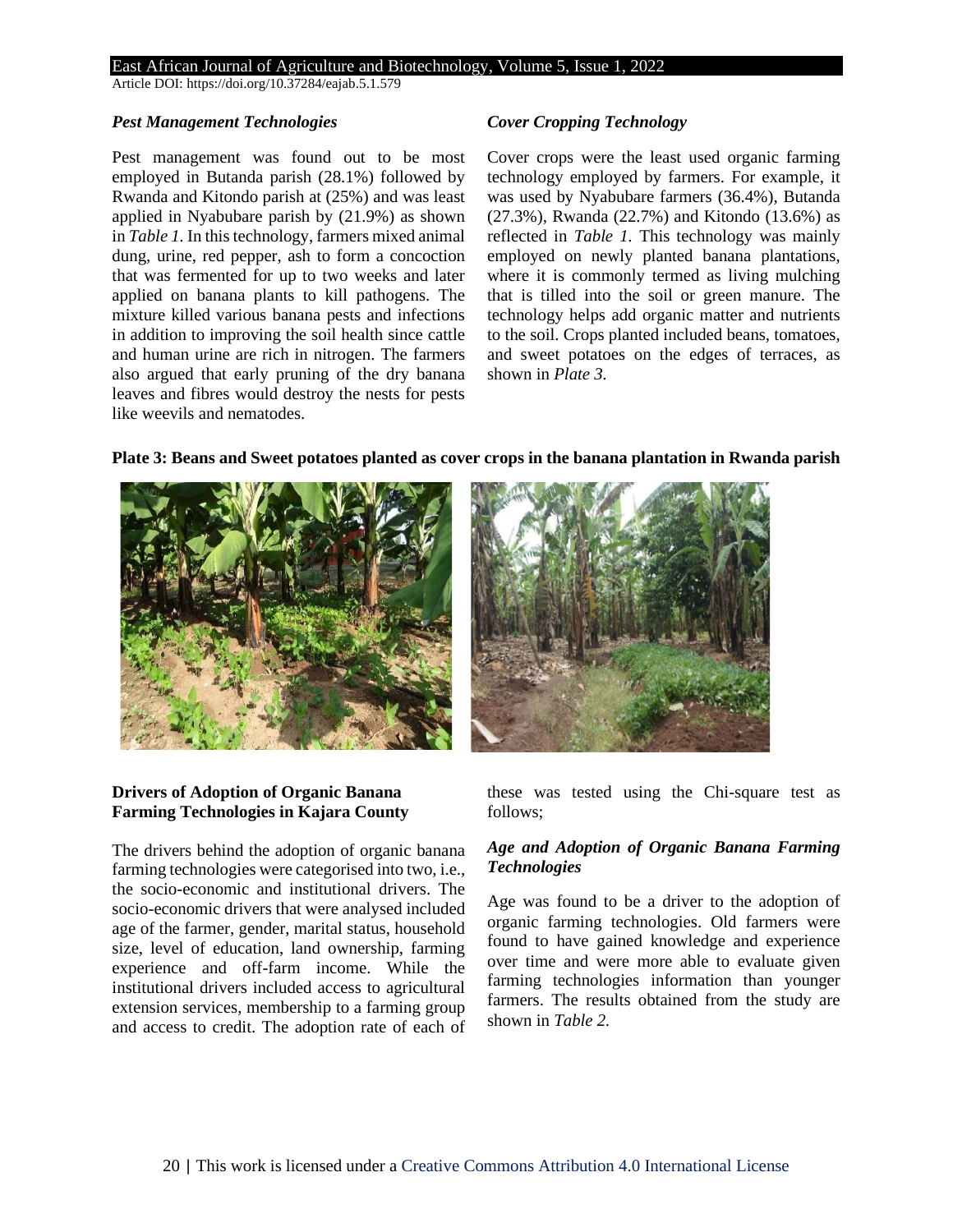Article DOI: https://doi.org/10.37284/eajab.5.1.579

| Age of the household Adopters |       |                | <b>Non-Adopters</b> |                | <b>Total</b> |
|-------------------------------|-------|----------------|---------------------|----------------|--------------|
| head                          | Freq. | <b>Percent</b> | Frea.               | <b>Percent</b> |              |
| $<$ 30 Years                  |       | 15.2           |                     |                | 48           |
| $31-40$ years                 | 61    | 22.6           | 37                  | 42.5           | 98           |
| $41-50$ years                 | 106   | 39.3           | 40                  | 46             | 146          |
| Above 50 years                | 62    | 23.0           |                     | 3.4            | 65           |
| Total                         | 270   | 100            |                     | 100            | 357          |

| Table 2: Relationship between the adoption of farming technologies and age of the household head |  |  |  |  |
|--------------------------------------------------------------------------------------------------|--|--|--|--|
|                                                                                                  |  |  |  |  |

The results of the age of the household revealed that, out of the 270 organic banana farmers, 15.2 % were aged below 30 years, 22.6% were between 31 and 40 years, 39.3% were 41 and 50 years, while 23% were above 50 years. Among the non–adopters, 8 % were aged below 30 years, 42.5% between 31 and 40 years, 46% between 41 and 50 years and 3.4 % were aged above 50 years.

A chi-square test was thus run to test whether there were differences between adopters and nonadopters in relation to the age of the household head in relation to the adoption of the farming technology and results were summarised in *Table3.*

### **Table 3: Chi-Square test results for age of the household**

|                              | Value            | Df | Asymp. Sig. (2-sided) |
|------------------------------|------------------|----|-----------------------|
| Pearson Chi-Square           | $26.509^{\circ}$ |    | .000                  |
| Likelihood Ratio             | 30.921           |    | .000                  |
| Linear-by-Linear Association | 4.813            |    | .028                  |
| No of Valid Cases            | 357              |    |                       |

Chi-square test results in *Table 3* showed a significance value of  $p \le 0.000$  for the age of the farmer. This value was below the significance level of 5%, implying that there were significant differences between adopters and non-adopters in terms of age. This meant that adopters and nonadopters varied in terms of age.

### *Gender of the Farmers and Adoption of Organic Banana Farming Technologies*

Based on different activities men and women do in the agricultural field, there was a difference in the levels of adoption of organic banana farming technologies and these were summarised in *Table 4.*

| Table 4: Relationship between the adoption of farming technologies and gender |  |  |  |  |
|-------------------------------------------------------------------------------|--|--|--|--|
|                                                                               |  |  |  |  |

| <b>Gender of farmers</b> | <b>Adopters</b>  |          | <b>Non-Adopters</b> |          |
|--------------------------|------------------|----------|---------------------|----------|
|                          | <b>Frequency</b> | Per cent | <b>Frequency</b>    | Per cent |
| Female                   | 109              | 40.4     | 50                  | 57.4     |
| Male                     | 161              | 59.6     | 37                  | 42.6     |
| Total                    | 270              | $_{00}$  |                     | 00       |

This study revealed that the gender of the farmer shad a strong effect on the response to the use of organic farming technologies. Analysis of data revealed that out of the 357 farmers, 55.5 % were male, and 44.5% were female. Among 270 organic farmers, 40.4% were female while 59.6 % were male; on the other hand, among the nonadopters,57.4% were female while 42.6 % were male. A chi-square test was thus run to test whether there were differences between adopters and nonadopters in relation to the gender of the farmer, as presented in *Table 5.*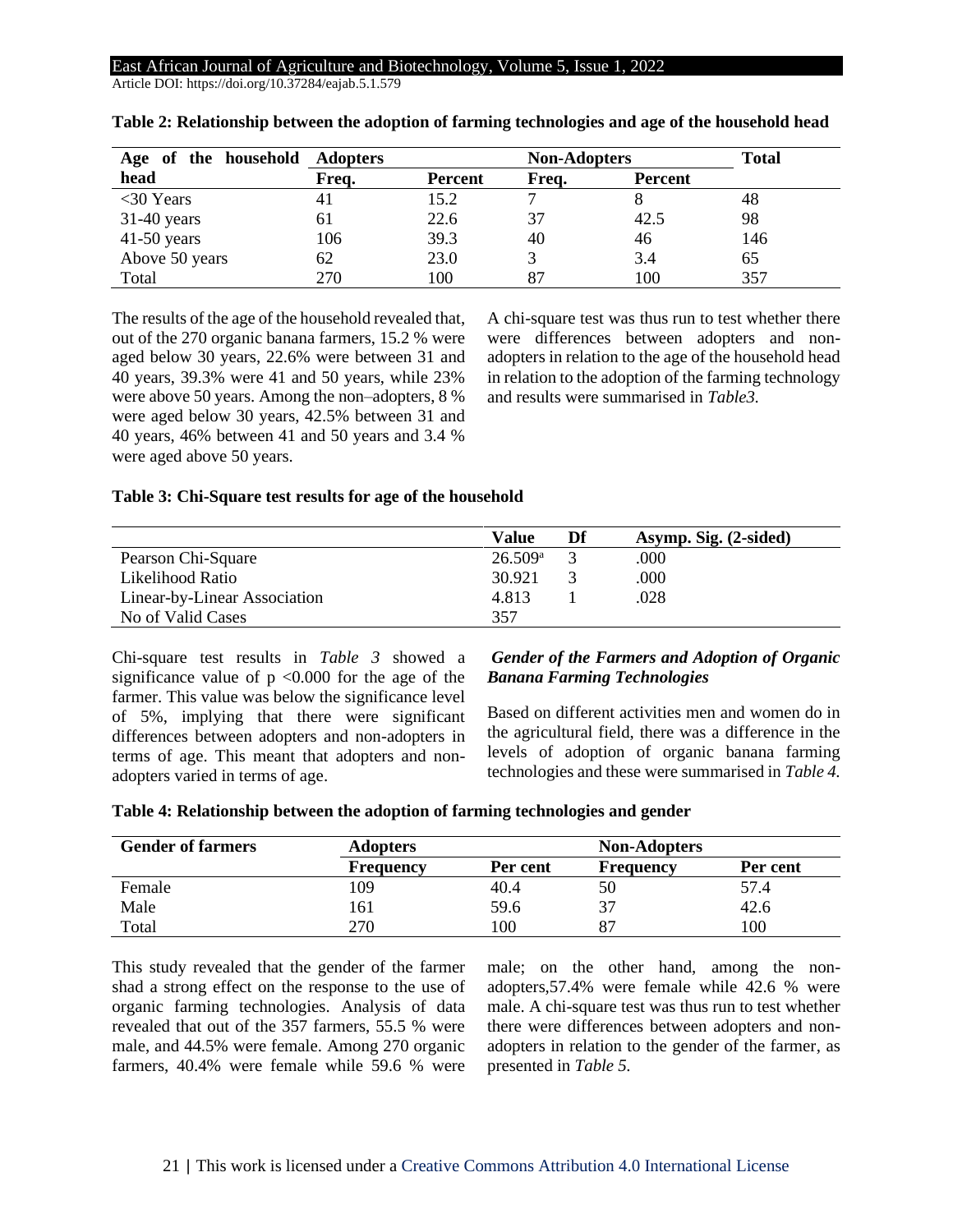Article DOI: https://doi.org/10.37284/eajab.5.1.579

|                              | Value           | Df | Asymp. Sig. (2-sided) |
|------------------------------|-----------------|----|-----------------------|
| Pearson Chi-Square           | $7.790^{\rm a}$ |    | .005                  |
| <b>Continuity Correction</b> | 7.113           |    | .008                  |
| Likelihood Ratio             | 7.758           |    | .005                  |
| <b>Fisher's Exact Test</b>   |                 |    |                       |
| Linear-by-Linear Association | 7.768           |    | .005                  |
| No of Valid Cases            | 357             |    |                       |

#### **Table 5: Chi-Square test results for the gender of the farmer**

Chi-square results in *Table 5* revealed a significance value of  $p < 0.005$ , which implies that there were significant differences between adopters and nonadopters in relation to gender. It was also noted that; male-headed households were more involved in more organic farming technologies in their plantations than female-headed households meaning that the gender of the farmer influenced organic farming technologies, whereas females are more involved in conventional farming.

### *Marital Status and Adoption of Organic Banana Farming Technologies*

The study revealed that; 75.5% of the farmers adopting organic farming technologies were married, whereas 25.5% were considered single, as presented in *Table 6.* 

| Table 6: Relationship between the adoption of farming technologies and marital status |  |  |  |  |
|---------------------------------------------------------------------------------------|--|--|--|--|
|---------------------------------------------------------------------------------------|--|--|--|--|

| <b>Marital Status</b>          | <b>Adopters</b>  |          | <b>Non-Adopters</b> |          |
|--------------------------------|------------------|----------|---------------------|----------|
|                                | <b>Frequency</b> | Per cent | Frequency           | Per cent |
| Single (Never or Ever married) | 69               | 25.5     |                     |          |
| Married                        | 201              | 74.5     |                     | 100      |
| Total                          | 270              |          | 87                  |          |

Analysis of data revealed that marital status also influences organic farming technologies, where most respondents reported that married people might have sources off arm inputs and shared roles to manage all the activities involved in the organic farming technologies, unlike the widows, singles, and divorced families. A chi-square test was thus run to test whether there were differences in marital status between adopters and non-adopters in relation to the adoption of organic farming technologies, as presented in *Table 7.*

|  |  |  | Table 7: Chi-Square test results for the marital status of the farmer. |  |
|--|--|--|------------------------------------------------------------------------|--|
|--|--|--|------------------------------------------------------------------------|--|

|                              | Value            | Df | Asymp. Sig. (2-sided) |
|------------------------------|------------------|----|-----------------------|
| Pearson Chi-Square           | $27.560^{\circ}$ |    | .000                  |
| <b>Continuity Correction</b> | 25.945           |    | .000                  |
| Likelihood Ratio             | 43.619           |    | .000                  |
| <b>Fisher's Exact Test</b>   |                  |    |                       |
| Linear-by-Linear Association | 27.483           |    | .000                  |
| No. of Valid Cases           | 357              |    |                       |

The chi-square test results yielded a p-value for marital status as  $p \le 0.000$ . This value is below the significance level of 5%, meaning that there were significant differences between adopters and nonadopter farmers in relation to marital status.

### *Level of Education and Adoption of Organic Banana Farming Technologies*

In this study, the adopters were more educated than the non-adopters. Among the adopters,26.3% had never attained any formal education, 37.8 % had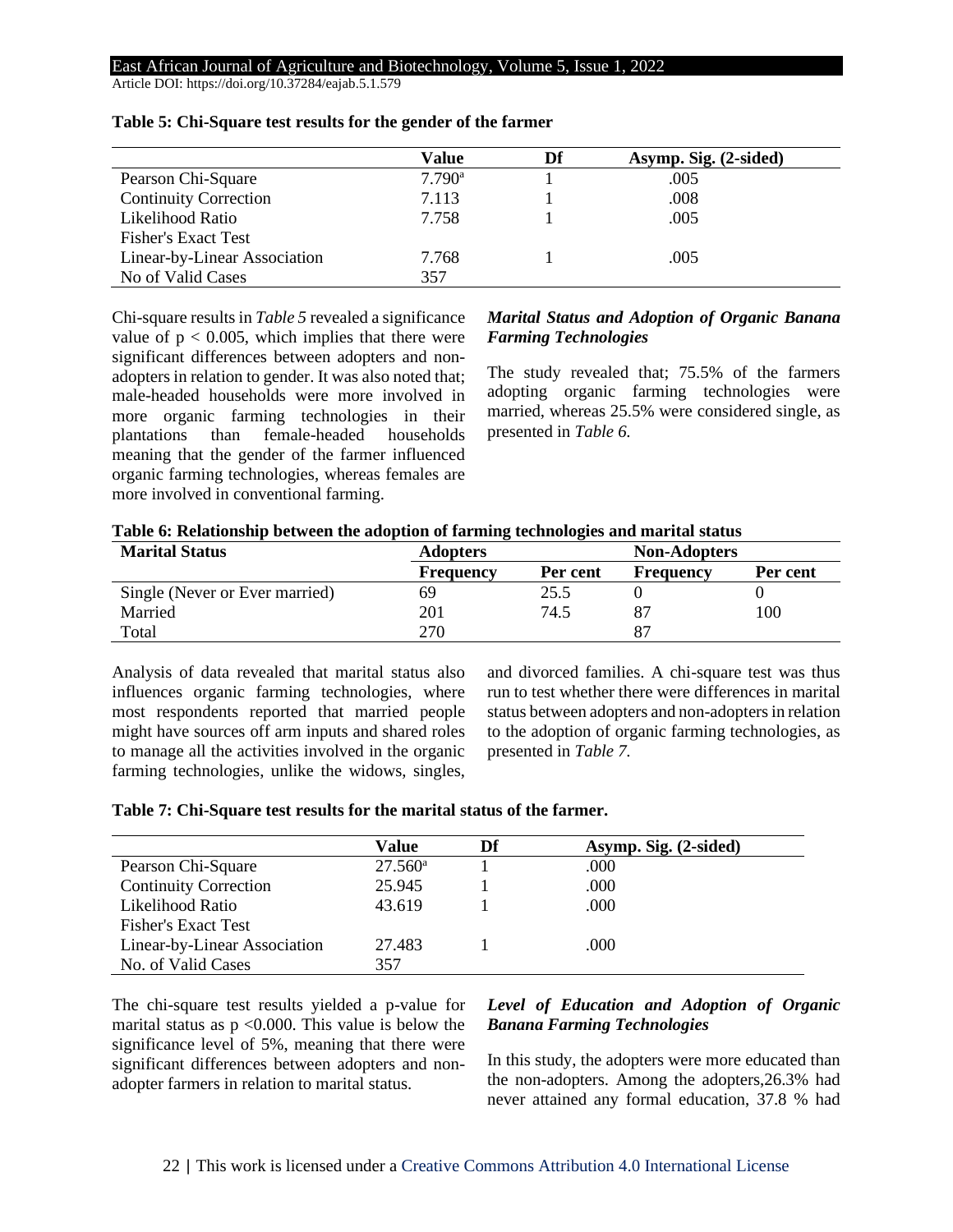Article DOI: https://doi.org/10.37284/eajab.5.1.579

primary education, 24.1 % secondary education, and 11.9 % had tertiary education. On the other hand, among the non-adopters, 12.6% had never attained any formal education and the rest 87.4 % had attained at least primary education, and none had attained secondary and tertiary level education; it can be observed that education attainment negatively impacts the adoption of organic farming technologies.

|  | Table 8: Relationship between the adoption of farming technologies and level of education |
|--|-------------------------------------------------------------------------------------------|
|--|-------------------------------------------------------------------------------------------|

| <b>Level of education</b> | <b>Adopters</b>  |          | <b>Non-Adopters</b> |          |
|---------------------------|------------------|----------|---------------------|----------|
|                           | <b>Frequency</b> | Per cent | <b>Frequency</b>    | Per cent |
| No Education              |                  | 26.3     |                     | 12.6     |
| Primary Level             | 102              | 37.8     | 76                  | 87.4     |
| Secondary Level           | 65               | 24.1     |                     |          |
| Tertiary level            | 32               | 11.9     |                     |          |
| Total                     | 270              | 100      |                     | 100      |

A chi-square was thus run to test whether there were differences between adopters and non-adopters in terms of their levels of education and whether those differences significantly affected their responses to farming technologies, as presented in *Table 9.*

### **Table 9: Chi-Square test results for the level of education of the farmer**

|                              | Value               | Df | Asymp. Sig. (2-sided) |
|------------------------------|---------------------|----|-----------------------|
| Pearson Chi-Square           | 30.508 <sup>a</sup> |    | .000                  |
| Likelihood Ratio             | 43.764              |    | .000                  |
| Linear-by-Linear Association | 6.825               |    | .009                  |
| No. of Valid Cases           | 357                 |    |                       |

Chi-square results in *Table 9*gave a significant p value of  $p \leq 0.000$ , which means that there were significant differences between adopters and nonadopters in relation to the level of education.

### *Household Size and Adoption of Organic Banana Farming Technologies*

The study considered household size to mean the number of people within a single homestead sharing roles and responsibilities as a single unit. The study revealed that a household that comprised of more members had more chances of engaging in organic farming technologies on the banana plantations compared to those which comprised of few, as presented in *Table 10.*

#### **Table 10: Relationship between the adoption of farming technologies and household size**

| <b>Household size</b> | <b>Adopters</b>  |          | <b>Non-Adopters</b> |          |
|-----------------------|------------------|----------|---------------------|----------|
| <b>Members</b>        | <b>Frequency</b> | Per cent | <b>Frequency</b>    | Per cent |
| $1 - 5$               | 24               | 8.9      |                     |          |
| $6-10$                | 129              | 47.8     | 67                  | 77       |
| $11 - 15$             | 82               | 30.4     | 20                  | 23       |
| Above 15              | 35               | 13.0     |                     |          |
| Total                 | 270              | 100      |                     | 100      |

Findings of the study showed that, out of the 357 farmers, 6.7 % had 1-5 members, 54.9% had 6-10 members, 28.5% had 11-15 members, and 9.8% had more than 15 members. Among 270 adopter households, 8.9% had 1-5 members,47.8% had 6-10 members, 30.4% had 11-15 members, and those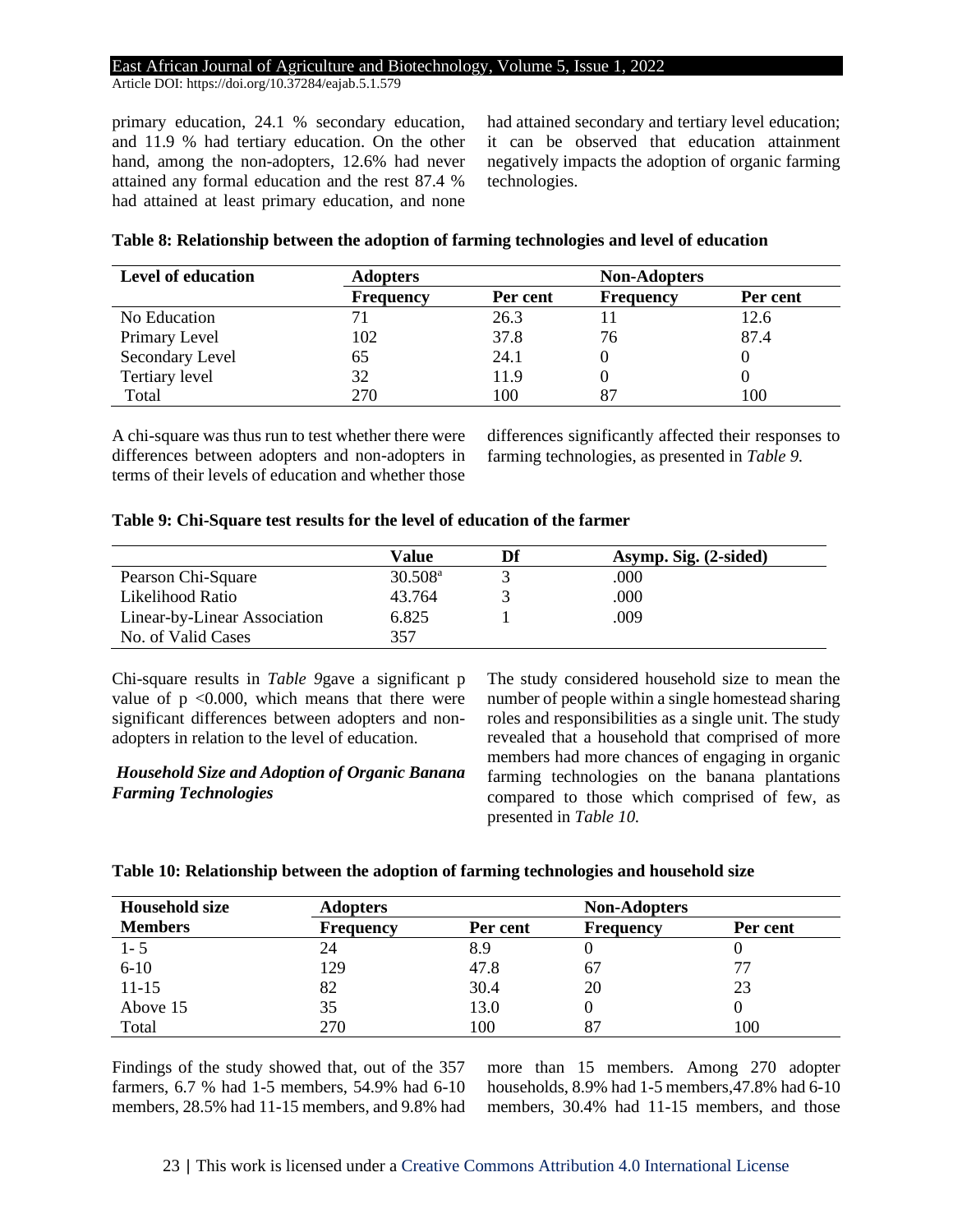Article DOI: https://doi.org/10.37284/eajab.5.1.579

with a membership of more than 15 were 13%. On the other hand, among the eighty-seven nonadopters, none had 1-5 members, 77% had 6-10 members, and 23% had 11-15 members.

Farmers reported the absence of reliable and cheap labour as an impediment to applying organic farming technologies in their banana plantations. A chi-square was thus run to test whether there were differences between adopters and non-adopters in terms of household size in relation to the adoption of organic farming technologies, as presented in *Table 11.*

#### **Table 11: Chi-Square test results for household size.**

|                              | Value               | Df | Asymp. Sig. (2-sided) |
|------------------------------|---------------------|----|-----------------------|
| Pearson Chi-Square           | 30.508 <sup>a</sup> |    | .000                  |
| Likelihood Ratio             | 43.764              |    | .000                  |
| Linear-by-Linear Association | 6.825               |    | .009                  |
| No. of Valid Cases           | 357                 |    |                       |

The chi-square test indicated a value of  $p \le 0.00$ ; hence there was a positive relationship between household size and adoption of organic farming technologies.

*Land Ownership and Adoption of Organic Banana Farming Technologies*

The research findings show that, among the adopters, 63.7% farmed on privately owned while 36.3% did carry out farming on rented land. On the other hand, all eighty-seven (100%) of the nonadopters were farming on privately owned or customary land (*Table 12*), implying that land ownership provided security for long time engagement in organic banana farming.

|  | Table 12: Relationship between the adoption of organic farming technologies and land ownership |  |  |  |  |  |
|--|------------------------------------------------------------------------------------------------|--|--|--|--|--|
|  |                                                                                                |  |  |  |  |  |

| <b>Land Ownership</b> | <b>Adopters</b>  |                 | <b>Non-adopters</b> |          |
|-----------------------|------------------|-----------------|---------------------|----------|
|                       | <b>Frequency</b> | Per cent        | <b>Frequency</b>    | Per cent |
| Rented                | 98               | 36.3            |                     |          |
| Private / Customary   | 72               | 63.7            |                     | 100      |
| Total                 | 270              | $\overline{00}$ |                     | 100      |

A chi-square test was run to establish whether there was a statistically significant relationship in landownership between adopters and non-adopters, as reflected in *Table13.*

#### **Table 13: Chi-Square test results for land ownership**

|                              | Value            | Df | Asymp. Sig. (2-sided) |
|------------------------------|------------------|----|-----------------------|
| Pearson Chi-Square           | $43.526^{\rm a}$ |    | .000                  |
| <b>Continuity Correction</b> | 41.723           |    | .000                  |
| Likelihood Ratio             | 65.857           |    | .000                  |
| <b>Fisher's Exact Test</b>   |                  |    |                       |
| Linear-by-Linear Association | 43.404           |    | .000                  |
| No of Valid Cases            | 357              |    |                       |

The chi-square results in *Table 13* yielded a p-value of p <0.000, implying that land ownership had an influence on the adoption of organic farming technologies.

*Membership to a Farming Group and Adoption of Organic Banana Farming Technologies*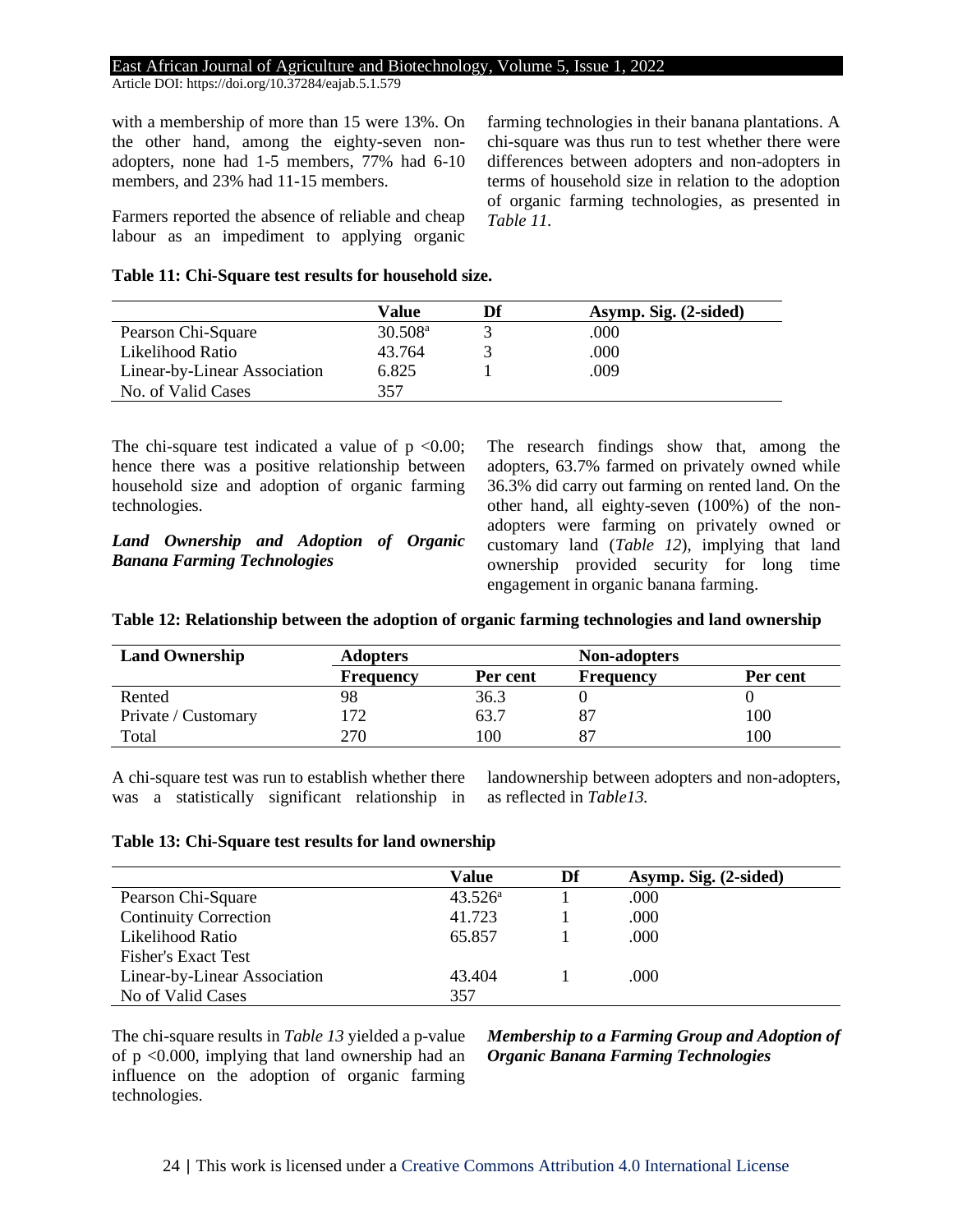Article DOI: https://doi.org/10.37284/eajab.5.1.579

The uptake of information on organic farming technologies was found to be driven by farmer's belonging to a farmer group, as shown in *Table 14.*

| Table 14: Relationship between the adoption of organic farming technologies and membership to a |  |  |
|-------------------------------------------------------------------------------------------------|--|--|
| farming group                                                                                   |  |  |

| <b>Member</b>      | of | <b>Adopters</b>  |          | <b>Non-adopters</b> |          |
|--------------------|----|------------------|----------|---------------------|----------|
| <b>Association</b> |    | <b>Frequency</b> | Per cent | <b>Frequency</b>    | Per cent |
| Yes                |    | ، 74             | 64.4     |                     | 42.5     |
| No                 |    | 96               | 35.6     | 50                  | 57.5     |
| Total              |    | 270              |          |                     | 00،      |

A cross-tabulation indicated that among the 270 organic farmers, 64.4% belonged to at least a farming group, while 35.6% did not subscribe to any form of farming group. From the above analysis, it can be concluded that most of the adopters belonged to at least one farmer group. These groups helped the farmers to share knowledge and farming experiences. As such, a chi-square test was run to ascertain whether there were significant differences in adopters and non-- adopters of organic farming technologies in relation to membership to farmer group.

| Table 15: Chi-Square test results for membership to a farming group |  |  |  |  |  |  |  |
|---------------------------------------------------------------------|--|--|--|--|--|--|--|
|---------------------------------------------------------------------|--|--|--|--|--|--|--|

|                              | Value            | Df | Asymp. Sig. (2-sided) |
|------------------------------|------------------|----|-----------------------|
| Pearson Chi-Square           | $13.075^{\rm a}$ |    | .000                  |
| <b>Continuity Correction</b> | 12.184           |    | .000                  |
| Likelihood Ratio             | 12.907           |    | .000                  |
| <b>Fisher's Exact Test</b>   |                  |    |                       |
| Linear-by-Linear Association | 13.038           |    | .000                  |
| No of Valid Cases            | 357              |    |                       |

The chi-square analysis in *Table 15* indicated that there was a significant difference in membership to farmer groups between adopters and non-adopters in the adoption of organic farming techniques at p  $< 0.000$ .

# *Agricultural Extension Service Delivery and Adoption of Organic Banana Farming Technologies*

The ease of access to information and training services was found to play an important role inthe adoption of organic farming technologies by smallholder banana farmers. The results obtained from the study are summarised in *Table 16*.

### **Table 16: Relationship between agricultural extension service delivery and adoption of organic farming technologies**

| Agricultural extension service received | <b>Adopters</b>  | <b>Non-Adopters</b> |                  |          |
|-----------------------------------------|------------------|---------------------|------------------|----------|
|                                         | <b>Frequency</b> | Per cent            | <b>Frequency</b> | Per cent |
| Yes                                     | 174              | 64.4                |                  | 42.5     |
| No                                      | 96               | 35.6                | 50               | 57.5     |
| Total                                   | 270              |                     | -87              |          |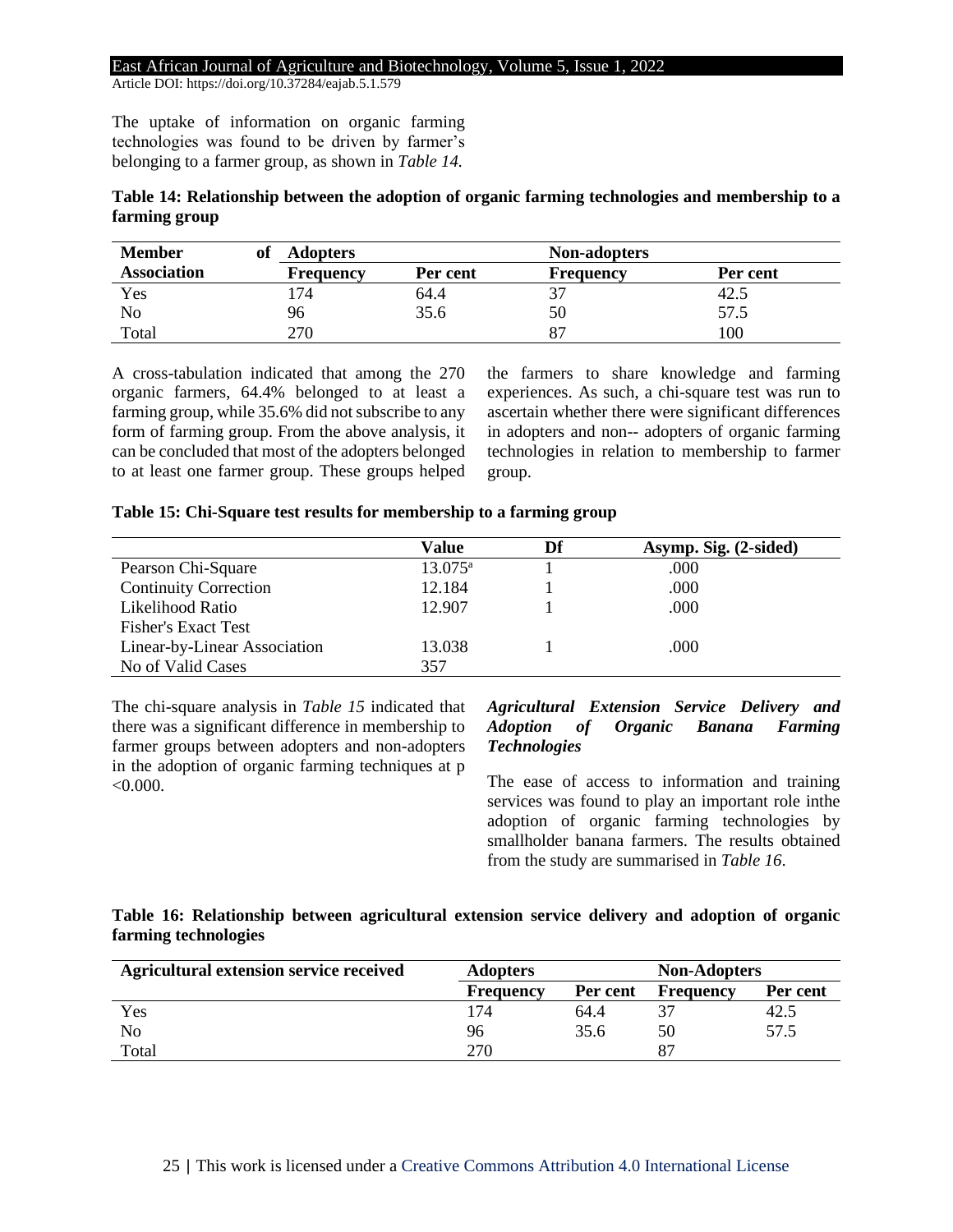Article DOI: https://doi.org/10.37284/eajab.5.1.579

Among the 270 organic farmers, 64.4% had ever received training and accessed agricultural extension information, while 35.6% had not received it. On the other hand, 42.5 % of the eightyseven no adopters had received training, and 57.5 % had not received any training on farming technologies.

A chi-square was run to test the significant differences between adopters and non-adopters of organic farming technologies in relation to access to training and information to farmers.

### **Table 17: Chi-Square test results for agricultural training**

|                              | Value            | asymp. sig. (2-sided) |
|------------------------------|------------------|-----------------------|
| Pearson chi-square           | $13.075^{\rm a}$ | .000                  |
| continuity correction        | 12.184           | .000                  |
| likelihood ratio             | 12.907           | .000                  |
| fisher's exact test          |                  |                       |
| linear-by-linear association | 13.038           | .000                  |
| No of valid cases            | 357              |                       |

The chi-square test results in *Table 17*revealeda value of  $p \le 0.00$ , implying significant differences between adopters and non-adopters of organic farming technologies in relation to access to training and information to farmers. The number of farmers that accessed both information and training was had a high likelihood to adopt organic farming technologies

### **Discussion**

# *Organic Farming Technologies Adopted in Kajara County Western Uganda*

Mulching was the most dominant practice employed by smallholder banana farmers in Kajara county (43.9%); farmers argued that mulching of bananas plantations was an indigenous practice used in suppressing weed growth, maintaining soil fertility and conserving soil moisture for the shallow rooting banana crop. This is in agreement with studies by (Gold et al., 2006), who emphasised the importance of mulching in supporting infiltration of runoff and protecting the soil from the impact of raindrops hence maintaining moisture in the soil for long periods. This, therefore, confirms the importance of mulching as an organic farming technology vital in the sustainable growth of bananas in Kajara County.

Weed management in Kajara County involved the removal of unwanted plants that compete with the banana plant for nutrients and moisture. These use of weed management technologies in the banana plantations was emphasised by (Bhan and Behera et al.,2014), who noted the importance of mechanical and physical weed control technologies used on organic farms involving tillage to remove existing weed growth at early stages before they grow fruits that form seeds like blackjack and preparing pits when rhizome weeds like galinsoga; turning soil after seeding to kill weeds.

The use of farmyard manure in Kajara County involved the use as a varying mixture of animal (cattle, goat, and sheep) and poultry manure that farmers regarded vital in nurturing soil organisms and essential in maintaining an active soil life. These findings correspond with the study by Vanilarasu and Bal Krishnamurthy (2014), who suggested that organic manures gave better quality and post-harvest life of fruits when compared to inorganic sources of nutrients in bananas.

Pest Management involved early pruning of the dead leaves and fibres so as to destroy the nests for pests like weevils and nematodes and herbicide "concoction" mixture comprising of animal dung, urine, red pepper and ash that would be fermented for two weeks and later applied around the pseudo banana stems. The findings concur with studies by Hennessy and Heanne (2012), who emphasised the use of a combination of biological, cultural, and physical tools as a sustainable approach in the management of pests.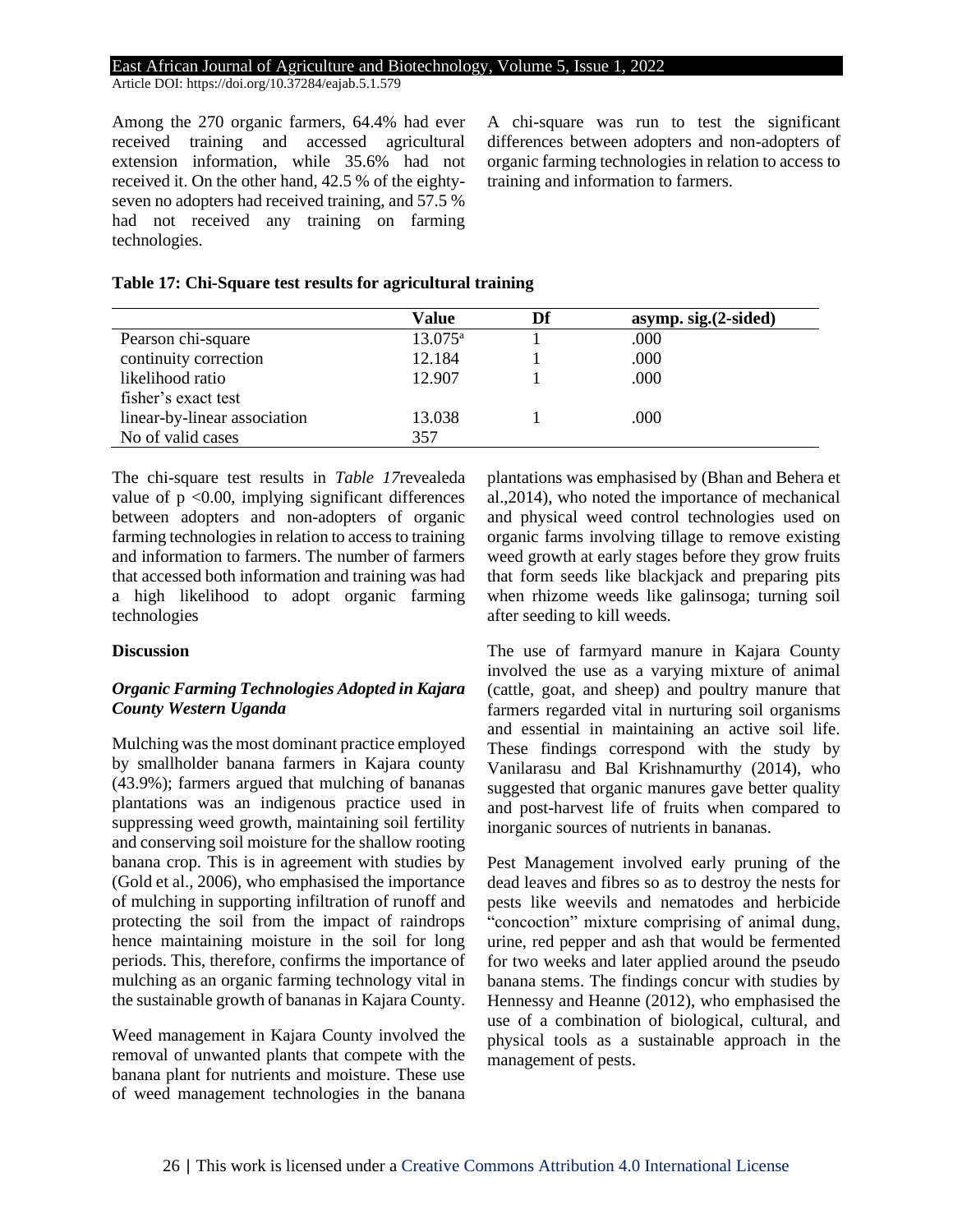Article DOI: https://doi.org/10.37284/eajab.5.1.579

The argument for the use of cover crops like beans and groundnuts was that they acted as living mulching and when tilled into the soil, help add organic matter and nutrients. The results of this study are consistent with a conclusion by (Wittwer et al., 2017) which demonstrated that cover crop effects on crop yield were highest in the organic system with reduced-tillage (+24%), intermediate in the organic system with tillage  $(+13%)$  and in the conventional system with no-tillage (+8%) and lowest in the conventional system with tillage (+2%). Our results indicate that cover crops are essential to maintaining a certain yield level when soil tillage intensity is reduced under conservation agriculture or when production is converted to organic agriculture. Thus, the inclusion of cover crops provides additional opportunities to increase the yield of lower intensity production systems and contribute to ecological intensification.

### *Drivers of Adoption of Organic Banana Farming Technologies in Kajara County*

Older banana farmers were found more likely to adopt organic farming technologies. This is because older groups of farmers were more driven by the need to be more efficient in farming technology and had physical strength and commitment to apply organic farming technologies, unlike children below 18 years of age who are dependents. These findings resonate with studies by Mwangi and Kariuki (2015) that older farmers are assumed to have gained knowledge and experience over time and are better able to evaluate farming technologies information than younger farmers.

Gender coefficient was positively related to the probability of adoption of organic farming. This is particularly true in a traditional African setup, where key decisions in the households are made by men. Also, women have limited control over land and property rights in sub-Saharan Africa. This finding is in consonance with the findings of Akudugu et al. (2012) that women only have rights to use and access land through men, especially in the customary land tenure system. In addition, maleheaded households are more likely to get information about innovations and undertake risky businesses than female-headed households.

Results of the study indicated a positive relationship between marital status and the adoption of organic farming technologies. Differences were observed in abilities of married families or single or widowed households whereby the cheap family labour in married people homesteads contributed greatly to adoption. These findings concur with studies by Mrinila et al. (2015), who reported that married farmers work more hours than unmarried ones, working not only in cash but also in food crops.

Regarding land ownership, there were significant differences between the adopters and non-adopters**.**  In this study, 72.5 % of the respondents interviewed revealed that they owned land where they practised banana farming. This system of land ownership gave them assurance of continued use of the same land and so they needed to sustain its use by adopting organic farming technologies. These results tally with findings by Dessart et al. (2019), who noted that ownership of farmland increases the assurance of future access to the returns of investment, thus increasing the probability of adopting organic farming technologies.

In terms of the level of education, results in chisquare test analysis revealed no significant differences between adopters and non-adopters with regard to the use of organic farming technologies. These results disagree with a study by (Malaba et al., 2000) that concluded that a household's level of education influenced the level of adoption of farming technologies. This difference in the two studies is because there were more agricultural extension services in Kajara County in which farmers accessed the information irrespective of the education level. In fact, the uneducated looked at banana farming as the only source of income, so they concentrated on it more than the educated had other sources of income from their professions.

The study findings indicated that 59.1% of the smallholder organic banana farmers belonged to at least a farmer's group, while 40.9% were not members of any form of farming group. The findings agree with studies by (Hennessy and Heanue, 2012) which revealed that belonging to farmers' groups or cooperatives had a positive impact and was statistically significant to food production, and that prevalence of poverty is higher among non-members of farming cooperatives or groups.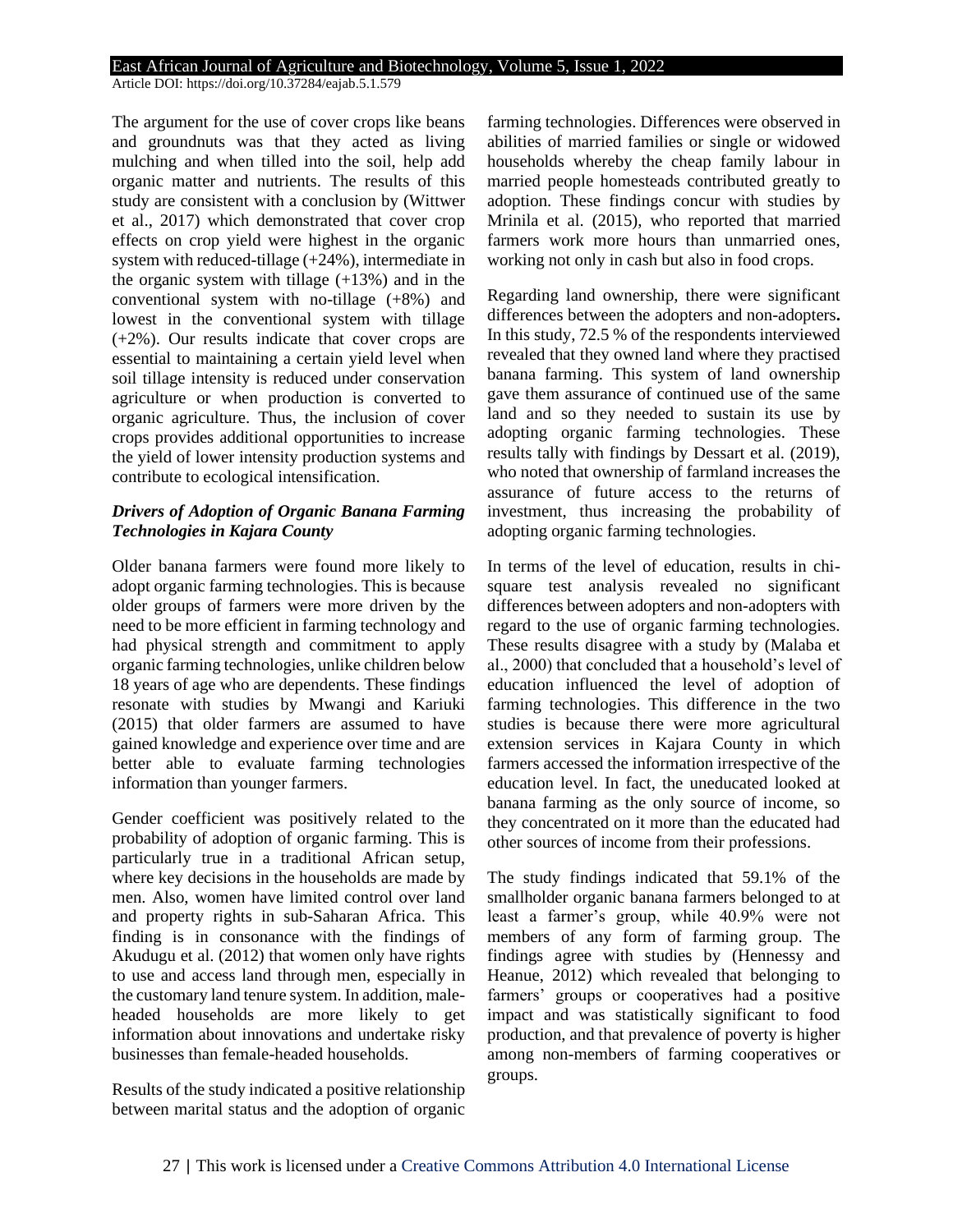Article DOI: https://doi.org/10.37284/eajab.5.1.579

The study findings indicated that 59.1% of the smallholder organic banana farmers had accessed information and training on agricultural farming technologies compared to 40.9% who had been exposed to incidental learning or no training about agricultural practices. The information was mainly availed through radio programmes hosted on the Local Radio stations (Radio Ankole and Radio Boona F.M) and through the local newspaper, "Orumuri". These results correspond to studies by (Gold et al., 2006), who observed that access to information helped in reducing the uncertainty about a given farming technologies' performance, consequently changing farmer's assessment from purely subjective to objective over time.

### **CONCLUSION AND POLICY IMPLICATION**

The study revealed that mulching the most highly applied organic farming technologies were followed pest management, weed management, use of farmyard manure and use of crop residue employed by smallholder banana farmers in Kajara County. The study findings also revealed that there are no single organic farming technologies that can singularly account for increased productivity in the banana cropping system. The variations in the applications of farming technologies were attributed to differences in the nature of landscapes. Generally, the rate of adoption of organic farming technologies in Kajara County was low

There is a need for sustained emphasis on training of the farmers at local levels so as to equip farmers with information on the organic farming technologies for sustainable banana farming. Although the access to markets was not analysed in this study, many farmers cited it as a factor influencing the adoption of organic farming technologies; therefore, further studies need to be carried out to ascertain the influence of produce markets and segmentation on the adoption of organic farming technologies. The study did not assess the effectiveness of the different organic farming technologies; more studies are thus necessary to assess the efficiency of these practices in the banana cropping systems so that the most appropriate practices are emphasised in the study area.

### **REFERENCES**

- Akudugu, M.A., E. Guo & S.K. Dadzie, (2012) Adoption of Modern Agricultural Production Technologies by Farm Households in Ghana: What Factors influence their Decisions? *Journal of Biology, Agriculture and Healthcare.*
- Bhan, S., & Behera, U. K. (2014). Conservation agriculture in India–Problems, prospects, and policy issues. *International Soil and Water Conservation Research*, *2*(4), 1-12.
- Collier, P., & Dercon, S. (2014). African agriculture in 50 years: smallholders in a rapidly changing world? *World Development*, *63*, 92-101
- Dessart, F. J., Barreiro-Hurlé, J., and van Bavel, R. (2019). Behavioural factors affecting the adoption of sustainable farming technologies: a policy-oriented review. *Eur. Rev. Agric. Econ*, *46*(3), 417-471.
- Gold, C. S., Okech, S. H., McIntyre, B. D., Kagezi, G., Ragama, P. E., & Night, G. (2006). Effects of mulch on banana weevil Cosmopolites sordidus (Germar) populations and damage in Uganda. *Crop Protection*, 25(11), 1153-1160.
- Hennessy, T., & Heanue, K. (2012). Quantifying the effect of discussion group membership on technology adoption and farm profit on dairy farms. *The Journal of Agricultural Education and Extension*, 18(1), 41-54.
- Kayongo, S. N., Sebuliba, J. M., & Nyombi, K. (2015). Responses of East African highland banana (EAHB-AAA) cultivars to drought stress. *Uganda Journal of Agricultural Sciences*, *16*(1), 55-81.
- Liu, T., Bruins, R. J., & Heberling, M. T. (2018). Factors influencing farmers' adoption of best management practices: A review and synthesis. *Sustainability*, *10*(2), 432.
- Malaba, K. K., Otuya, R., & Saina, E. (2018). Social Factors Influencing Adoption of Grain Amaranth/Maize Intercrop among Smallholder Farmers in Kiminini, Kenya. *African Journal of Education, Science and Technology*, *4*(4), 48-57.